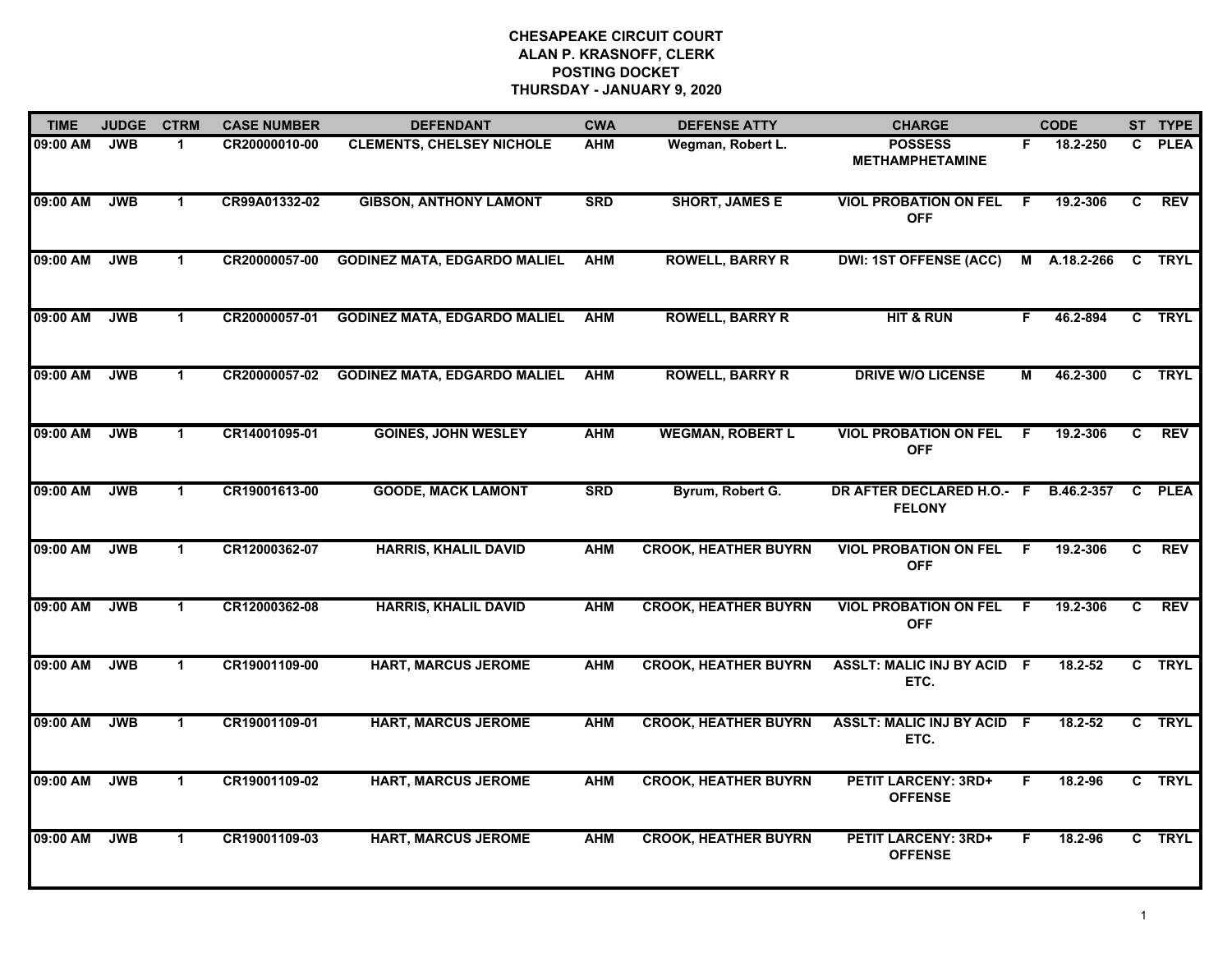| <b>TIME</b> | <b>JUDGE</b> | <b>CTRM</b>          | <b>CASE NUMBER</b> | <b>DEFENDANT</b>                  | <b>CWA</b> | <b>DEFENSE ATTY</b>         | <b>CHARGE</b>                                     |    | <b>CODE</b> |              | ST TYPE         |
|-------------|--------------|----------------------|--------------------|-----------------------------------|------------|-----------------------------|---------------------------------------------------|----|-------------|--------------|-----------------|
| 09:00 AM    | <b>JWB</b>   | $\blacktriangleleft$ | CR19001109-04      | <b>HART, MARCUS JEROME</b>        | <b>AHM</b> | <b>CROOK, HEATHER BUYRN</b> | <b>PETIT LARCENY: 3RD+</b><br><b>OFFENSE</b>      | F. | 18.2-96     | $\mathbf{c}$ | <b>TRYL</b>     |
| 09:00 AM    | <b>JWB</b>   | $\mathbf 1$          | CR18001567-01      | <b>HINES, TIFFANY DENISE</b>      | <b>MLK</b> | <b>MORRIS, DIALLO K</b>     | <b>VIOL PROBATION ON FEL</b><br><b>OFF</b>        | F. | 19.2-306    |              | C BOND          |
| 09:00 AM    | <b>JWB</b>   | $\mathbf 1$          | CR19002110-00      | <b>JENNINGS, KENYELL TYRSHARN</b> | <b>JAF</b> | Jones, David L.             | <b>POSSESS COCAINE</b>                            | F. | 18.2-250    |              | <b>B</b> TRYL   |
| 09:00 AM    | <b>JWB</b>   | $\mathbf 1$          | CR19001785-02      | <b>MCCARTHY, BRANDON ALAN</b>     | <b>JAF</b> | <b>MUSSONI, ERIK</b>        | <b>POSSESS HEROIN</b>                             | F. | 18.2-250    |              | C TRYL          |
| 09:00 AM    | <b>JWB</b>   | $\mathbf 1$          | CR19001493-00      | PARKER, JAMAL AARON               | <b>AHM</b> | <b>FLANDERS, JOSHUA B</b>   | <b>POSSESS COCAINE</b>                            | F. | 18.2-250    |              | C SENR          |
| 09:00 AM    | <b>JWB</b>   | $\blacktriangleleft$ | CR19001493-01      | PARKER, JAMAL AARON               | <b>AHM</b> | <b>FLANDERS, JOSHUA B</b>   | <b>PETIT LARCENY &lt;\$5</b><br><b>PICKPOCKET</b> | F. | 18.2-96     |              | C SENR          |
| 09:00 AM    | <b>JWB</b>   | $\mathbf{1}$         | CR19001051-00      | <b>ROSS, CHRISTINE</b>            | <b>MLK</b> | Winn, A. Robinson           | <b>IDENTY THFT: FINANC LOSS F</b><br>> \$200      |    | 18.2-186.3  | B            | $\overline{RR}$ |
| 09:00 AM    | <b>JWB</b>   | $\mathbf 1$          | CR01A02715-02      | <b>SWINDELL, STEVEN MICHAEL</b>   | <b>SRD</b> | Buyrn, William E.           | <b>VIOL PROBATION ON FEL</b><br><b>OFF</b>        | F  | 19.2-306    | C            | <b>REV</b>      |
| 09:00 AM    | <b>JWB</b>   | $\blacktriangleleft$ | CR01A02716-02      | <b>SWINDELL, STEVEN MICHAEL</b>   | <b>SRD</b> | Buyrn, William E.           | <b>VIOL PROBATION ON FEL</b><br><b>OFF</b>        | F  | 19.2-306    | C            | <b>REV</b>      |
| 09:00 AM    | <b>JWB</b>   | $\blacktriangleleft$ | CR01A02718-02      | <b>SWINDELL, STEVEN MICHAEL</b>   | <b>SRD</b> | Buyrn, William E.           | <b>VIOL PROBATION ON FEL</b><br><b>OFF</b>        | E  | 19.2-306    | C            | <b>REV</b>      |
| 09:00 AM    | <b>JWB</b>   | $\blacktriangleleft$ | CR01A02719-02      | <b>SWINDELL, STEVEN MICHAEL</b>   | <b>SRD</b> | Buyrn, William E.           | <b>VIOL PROBATION ON FEL</b><br><b>OFF</b>        | -F | 19.2-306    | C.           | <b>REV</b>      |
| 09:00 AM    | <b>JWB</b>   | $\mathbf 1$          | CR01A02720-02      | <b>SWINDELL, STEVEN MICHAEL</b>   | <b>SRD</b> | Buyrn, William E.           | <b>VIOL PROBATION ON FEL</b><br><b>OFF</b>        | F. | 19.2-306    | F.           | <b>REV</b>      |
| 09:00 AM    | <b>JWB</b>   | $\mathbf 1$          | CR01A02724-02      | <b>SWINDELL, STEVEN MICHAEL</b>   | <b>SRD</b> | Buyrn, William E.           | <b>VIOL PROBATION ON FEL</b><br><b>OFF</b>        | F. | 19.2-306    | C.           | <b>REV</b>      |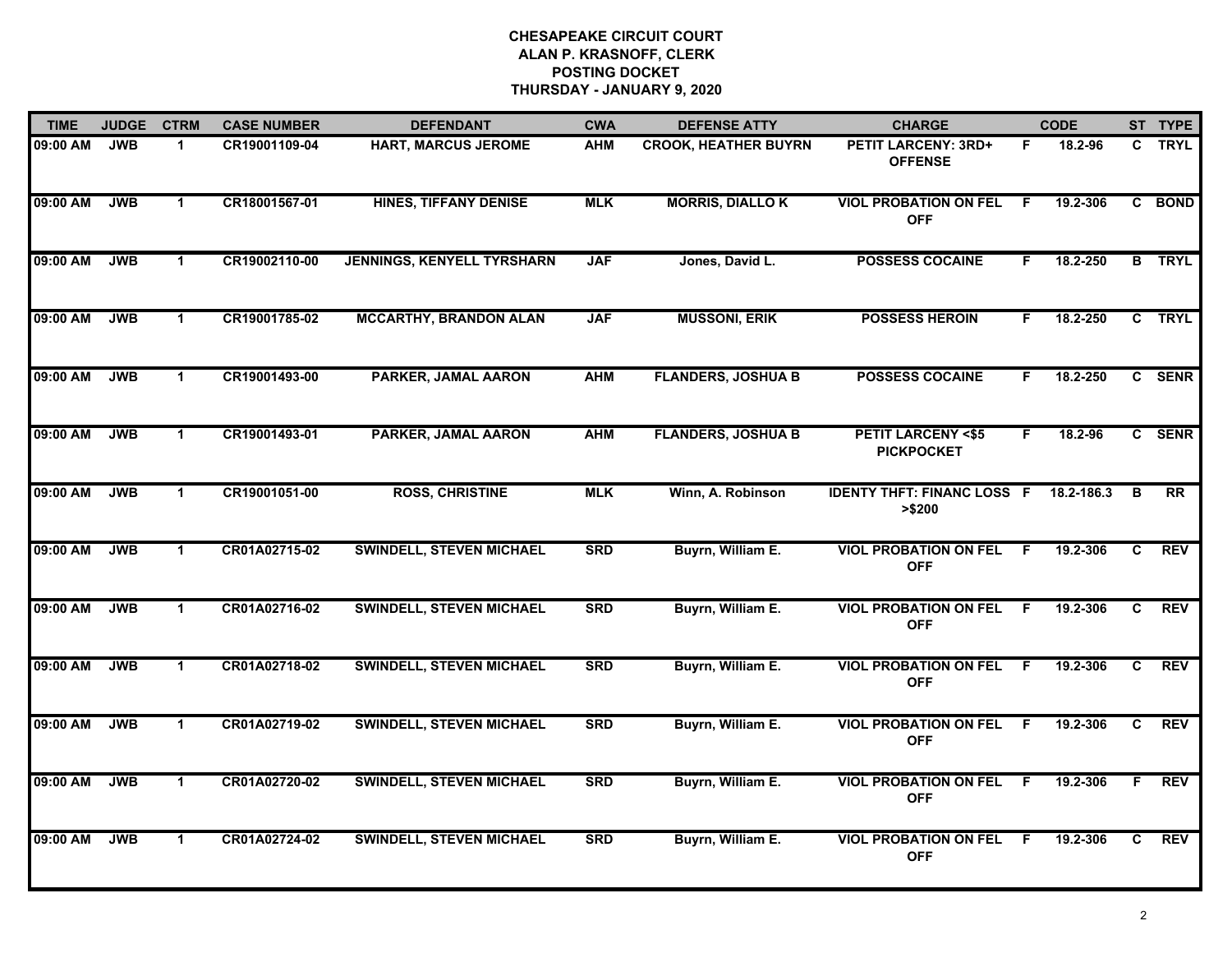| <b>TIME</b> | <b>JUDGE</b> | <b>CTRM</b>             | <b>CASE NUMBER</b> | <b>DEFENDANT</b>                  | <b>CWA</b> | <b>DEFENSE ATTY</b>           | <b>CHARGE</b>                                     |    | <b>CODE</b>  |    | ST TYPE       |
|-------------|--------------|-------------------------|--------------------|-----------------------------------|------------|-------------------------------|---------------------------------------------------|----|--------------|----|---------------|
| 09:00 AM    | <b>JWB</b>   | $\mathbf 1$             | CR01A02977-02      | <b>SWINDELL, STEVEN MICHAEL</b>   | <b>SRD</b> | Buyrn, William E.             | <b>VIOL PROBATION ON FEL</b><br><b>OFF</b>        | -F | 19.2-306     | C. | <b>REV</b>    |
| 09:00 AM    | <b>JWB</b>   | $\blacktriangleleft$    | CR19001981-02      | <b>THOMPSON, GEORGE SHERRELLE</b> | <b>MLK</b> | <b>CHAPMAN, NATHAN</b>        | <b>POSS CREDIT CARD</b><br><b>FORGRY DEVICE</b>   | F. | 18.2-196     | C  | RR            |
| 09:00 AM    | <b>JWB</b>   | $\blacktriangleleft$    | CR19000325-00      | <b>WILLIAMS, RAKEM JAMAL</b>      | <b>MLK</b> | <b>BARLOW, JASON A</b>        | <b>MALICIOUS WOUNDING</b>                         | F  | 18.2-51      |    | <b>B</b> STAT |
| 09:00 AM    | <b>JWB</b>   | $\mathbf 1$             | CR19000325-01      | <b>WILLIAMS, RAKEM JAMAL</b>      | <b>MLK</b> | <b>BARLOW, JASON A</b>        | <b>STRANGULATION</b>                              | F. | 18.2-51.6    |    | <b>B</b> STAT |
| 09:00 AM    | <b>SJT</b>   | 4                       | CR19000778-01      | <b>ABBOTT, TONY JARRELL; SR</b>   | <b>AJS</b> |                               | RINGLER-LANTZY, THOMAS USE OF FIREARM IN FELONY F |    | 18.2-53.1    |    | C SENR        |
| 09:00 AM    | ST           | 4                       | CR19000778-02      | <b>ABBOTT, TONY JARRELL; SR</b>   | <b>AJS</b> | <b>RINGLER-LANTZY, THOMAS</b> | <b>POSS FIREARM BY NON-</b><br><b>VIOL FELON</b>  | F. | 18.2-308.2   |    | C SENR        |
| 09:00 AM    | SJT          | $\overline{4}$          | CR19000778-04      | <b>ABBOTT, TONY JARRELL; SR</b>   | <b>AJS</b> | <b>RINGLER-LANTZY, THOMAS</b> | POSS AMMUNITION-CONV<br><b>FELON</b>              | -F | 18.2-308.2   | C  | <b>SENR</b>   |
| 09:00 AM    | ST           | $\overline{\mathbf{4}}$ | CR19000778-05      | <b>ABBOTT, TONY JARRELL; SR</b>   | <b>AJS</b> | <b>RINGLER-LANTZY, THOMAS</b> | <b>GRAND LARCENY</b>                              | F. | 18.2-95      |    | C SENR        |
| 09:00 AM    | SJT          | 4                       | CR19000778-08      | <b>ABBOTT, TONY JARRELL; SR</b>   | <b>AJS</b> | RINGLER-LANTZY, THOMAS        | <b>ARMED BURGLARY</b>                             | F  | 18.2-91      |    | C SENR        |
| 09:00 AM    | <b>SJT</b>   | 4                       | CR17001922-03      | <b>CLEMENTS, KENNETH</b>          | <b>AJS</b> | Wegman, Robert L.             | <b>VIOL PROBATION ON FEL</b><br><b>OFF</b>        | F  | 19.2-306     |    | C BOND        |
| 09:00 AM    | ST           | 4                       | CR17001922-04      | <b>CLEMENTS, KENNETH</b>          | <b>AJS</b> | Wegman, Robert L.             | <b>VIOL PROBATION ON FEL</b><br><b>OFF</b>        | -F | 19.2-306     |    | C BOND        |
| 09:00 AM    | ST           | $\overline{\mathbf{4}}$ | CR19000897-00      | <b>CUTCHINS, DEBORAH ANN</b>      | <b>AJS</b> | Black, Hugh E.; III           | <b>HIT &amp; RUN</b>                              |    | F E.46.2-894 | B  | <b>TRYL</b>   |
| 09:00 AM    | ST           | $\overline{\mathbf{4}}$ | CR19002059-00      | <b>ELEY, JAMES FLETCHER</b>       | <b>AJS</b> | Jones, David L.               | <b>POSSESS HEROIN</b>                             | F. | 18.2-250     |    | C TRYL        |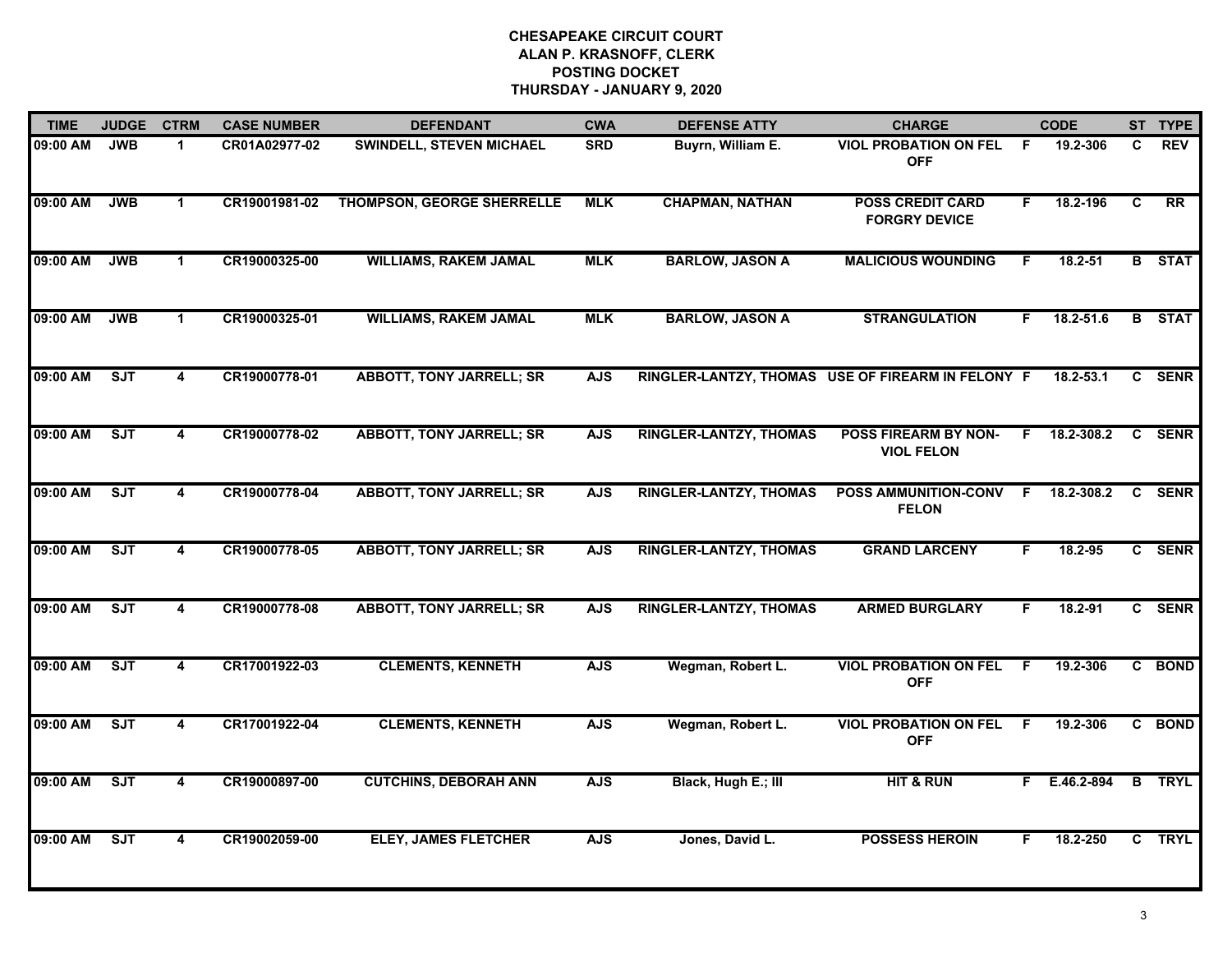| <b>TIME</b> | <b>JUDGE</b> | <b>CTRM</b>             | <b>CASE NUMBER</b> | <b>DEFENDANT</b>                | <b>CWA</b> | <b>DEFENSE ATTY</b>           | <b>CHARGE</b>                                  |    | <b>CODE</b>         |                | ST TYPE       |
|-------------|--------------|-------------------------|--------------------|---------------------------------|------------|-------------------------------|------------------------------------------------|----|---------------------|----------------|---------------|
| 09:00 AM    | ST           | 4                       | CR19001851-00      | HARVIN, MILTON JEFFERY          | <b>ASA</b> | Byrum, Robert G.              | <b>HABIT OFF DRIVE W/O LIC</b><br>2+OFF        | F. | B.46.2-357          | B              | <b>TRYL</b>   |
| 09:00 AM    | ST           | $\overline{4}$          | CR19000520-00      | <b>MCCOLLUM, DAVID PAUL</b>     | <b>AJS</b> | Black, Hugh E.; III           | <b>ELUDING</b>                                 |    | $F = 46.2 - 817(B)$ | B              | <b>PLEA</b>   |
| 09:00 AM    | SJT          | 4                       | CR19000520-01      | <b>MCCOLLUM, DAVID PAUL</b>     | <b>AJS</b> | Black, Hugh E.; III           | <b>DWI, 1ST</b>                                | м  | A.18.2-266          |                | <b>B</b> PLEA |
| 09:00 AM    | SJT          | 4                       | CR19001769-00      | <b>MCCOLLUM, DAVID PAUL</b>     | <b>AJS</b> | Black, Hugh E.; III           | <b>OBSTRUCT/RESIST:</b><br><b>THREAT/FORCE</b> | М  | 18.2-460            |                | C PLEA        |
| 09:00 AM    | SJT          | 4                       | CR19001769-01      | <b>MCCOLLUM, DAVID PAUL</b>     | <b>AJS</b> | Black, Hugh E.; III           | POSSESS THC OIL                                | F. | 18.2-250            |                | C PLEA        |
| 09:00 AM    | ST           | 4                       | CR14000383-15      | <b>MCKINNEY, KEIVON DEMITRI</b> | <b>AMF</b> | Mason, G. Jeffrey             | <b>VIOL PROBATION OF MISD M</b><br><b>OFF</b>  |    | 19.2-306            | C.             | <b>REV</b>    |
| 09:00 AM    | ST           | $\overline{\mathbf{4}}$ | CR14000383-16      | <b>MCKINNEY, KEIVON DEMITRI</b> | <b>AMF</b> | Mason, G. Jeffrey             | <b>VIOL PROBATION OF MISD</b><br><b>OFF</b>    | M  | 19.2-306            | C.             | <b>REV</b>    |
| 09:00 AM    | ST           | 4                       | CR14000383-17      | <b>MCKINNEY, KEIVON DEMITRI</b> | <b>AMF</b> | Mason, G. Jeffrey             | <b>VIOL PROBATION OF MISD</b><br><b>OFF</b>    | M  | 19.2-306            | C              | <b>REV</b>    |
| 09:00 AM    | SJT          | 4                       | CR14000383-18      | <b>MCKINNEY, KEIVON DEMITRI</b> | <b>AMF</b> | Mason, G. Jeffrey             | <b>VIOL PROBATION ON FEL</b><br><b>OFF</b>     | F. | 19.2-306            | C.             | <b>REV</b>    |
| 09:00 AM    | SJT          | 4                       | CR14000383-19      | <b>MCKINNEY, KEIVON DEMITRI</b> | <b>AMF</b> | Mason, G. Jeffrey             | <b>VIOL PROBATION ON FEL</b><br><b>OFF</b>     | F. | 19.2-306            | C.             | <b>REV</b>    |
| 09:00 AM    | ST           | 4                       | CR17001978-02      | <b>MORGAN, MARK ANTHONY</b>     | <b>AJS</b> | <b>WEGMAN, ROBERT L</b>       | <b>VIOL PROBATION ON FEL</b><br><b>OFF</b>     | -F | 19.2-306            | C.             | REV           |
| 09:00 AM    | ST           | $\overline{\mathbf{4}}$ | CR19001267-00      | PIPPINS, CHRISTOPHER AARON      | <b>WHC</b> | <b>O'DONNELL, CHRISTOPHER</b> | <b>EMBEZZLEMENT &gt;=\$200</b>                 | F  | $18.2 - 111$        | $\overline{B}$ | <b>SENR</b>   |
| 09:00 AM    | ST           | 4                       | CR19001997-00      | PITTS, JERRY LEE                | <b>AJS</b> | Ortiz, Kathleen A.            | <b>POSSESS COCAINE</b>                         | F  | 18.2-250            |                | <b>B</b> TRYL |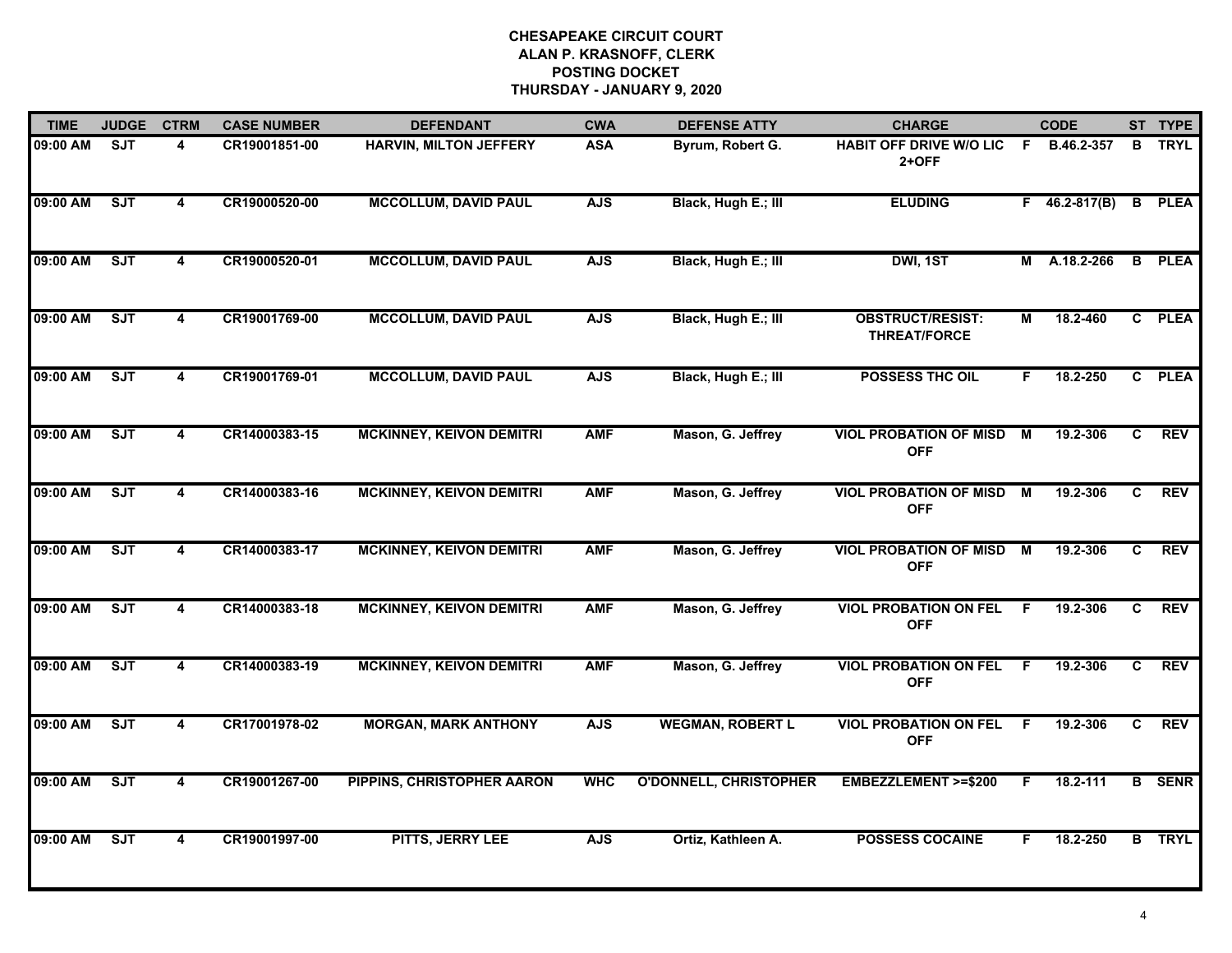| <b>TIME</b>   | <b>JUDGE</b> | <b>CTRM</b>             | <b>CASE NUMBER</b> | <b>DEFENDANT</b>                   | <b>CWA</b> | <b>DEFENSE ATTY</b>       | <b>CHARGE</b>                                |              | <b>CODE</b> |                | ST TYPE       |
|---------------|--------------|-------------------------|--------------------|------------------------------------|------------|---------------------------|----------------------------------------------|--------------|-------------|----------------|---------------|
| 09:00 AM      | SJT          | 4                       | CR13001153-00      | <b>SIMMONS, BRANDON LAMONT</b>     | <b>WHC</b> | ALOUPAS, CARMELOU         | <b>POSS COCAINE</b>                          | F.           | 18.2-250    | в              | <b>CC</b>     |
| 09:00 AM      | ST           | 4                       | CR13002358-00      | <b>SIMMONS, BRANDON LAMONT</b>     | <b>WHC</b> | <b>JONES, M COLSTON</b>   | <b>UNAUTH USE OF VEH</b><br>LARCENY>=200     | F.           | 18.2-102    | C              | RR            |
| 09:00 AM      | SJT          | $\overline{\mathbf{4}}$ | CR11000157-00      | <b>SPIVEY, OTIS NATHANIEL; III</b> | <b>AMF</b> | PIERSALL, VON L           | PWID SCH I OR II CONT SUB F                  |              | 18.2-248    | B              | <b>ROL</b>    |
| 09:00 AM      | SJT          | 4                       | CR13001565-03      | <b>WILLIAMS, JAMES ARCHIE; JR</b>  | <b>AMF</b> | <b>SHANNON, KRISTEN M</b> | <b>VIOL PROBATION ON FEL</b><br><b>OFF</b>   | E            | 19.2-306    |                | C BOND        |
| 09:00 AM      | <b>RAB</b>   | $\overline{7}$          | CR19002226-00      | <b>REAVES, ANTONIO JAMAR</b>       | <b>MLK</b> | Winn, A. Robinson         | <b>BOND APPEAL</b>                           | $\mathbf{o}$ | 19.2-124    |                | C BOND        |
| 09:00 AM      | <b>RAB</b>   | $\overline{7}$          | CR03A01118-01      | <b>ROBINSON, DEREK WAYNE</b>       | <b>AHM</b> | <b>WEGMAN, ROBERT L</b>   | <b>VIOL PROBATION ON FEL</b><br><b>OFF</b>   | -F           | 19.2-306    | $\overline{c}$ | <b>REV</b>    |
| 09:00 AM      | <b>RAB</b>   | $\overline{7}$          | CR03A01123-01      | <b>ROBINSON, DEREK WAYNE</b>       | <b>AHM</b> | <b>WEGMAN, ROBERT L</b>   | <b>VIOL PROBATION ON FEL</b><br><b>OFF</b>   | F.           | 19.2-306    | C              | <b>REV</b>    |
| 09:00 AM      | <b>RAB</b>   | $\overline{7}$          | CR03A01124-01      | <b>ROBINSON, DEREK WAYNE</b>       | <b>AHM</b> | <b>WEGMAN, ROBERT L</b>   | <b>VIOL PROBATION ON FEL</b><br><b>OFF</b>   | F.           | 19.2-306    | C.             | <b>REV</b>    |
| 09:00 AM      | <b>RAB</b>   | $\overline{7}$          | CR18001081-00      | <b>STANFORD, MICHAEL ELIJAH</b>    | <b>MEB</b> | <b>BROWN, CURTIS</b>      | <b>ABDUCTION</b>                             | F.           | $18.2 - 48$ |                | <b>B</b> JURY |
| 09:01 AM      | <b>MATA</b>  | 6                       | CR16000671-01      | <b>BAILEY, LATRICIA ANN</b>        |            | SWIFT-SHERARD, Sanita A.  | <b>PROB VIOL (POSSESS</b><br><b>COCAINE)</b> | F            | 19.2-306    | C              | DC            |
| 09:01 AM      | <b>MATA</b>  | 6                       | CR18000933-00      | <b>BAILEY, LATRICIA ANN</b>        |            | <b>WENTWORTH, RACHEL</b>  | <b>PETIT LARCENY 3RD+</b><br><b>OFFENSE</b>  | F            | 18.2-96     | $\overline{c}$ | DC            |
| 09:01 AM MATA |              | 6                       | CR18000933-01      | <b>BAILEY, LATRICIA ANN</b>        |            | <b>WENTWORTH, RACHEL</b>  | <b>POSSESS COCAINE</b>                       | F.           | 18.2-250    | C              | DC            |
| 09:01 AM MATA |              | $\overline{6}$          | CR18000933-02      | <b>BAILEY, LATRICIA ANN</b>        |            | <b>WENTWORTH, RACHEL</b>  | <b>GRAND LARCENY</b>                         | F.           | 18.2-95     | $\overline{c}$ | DC            |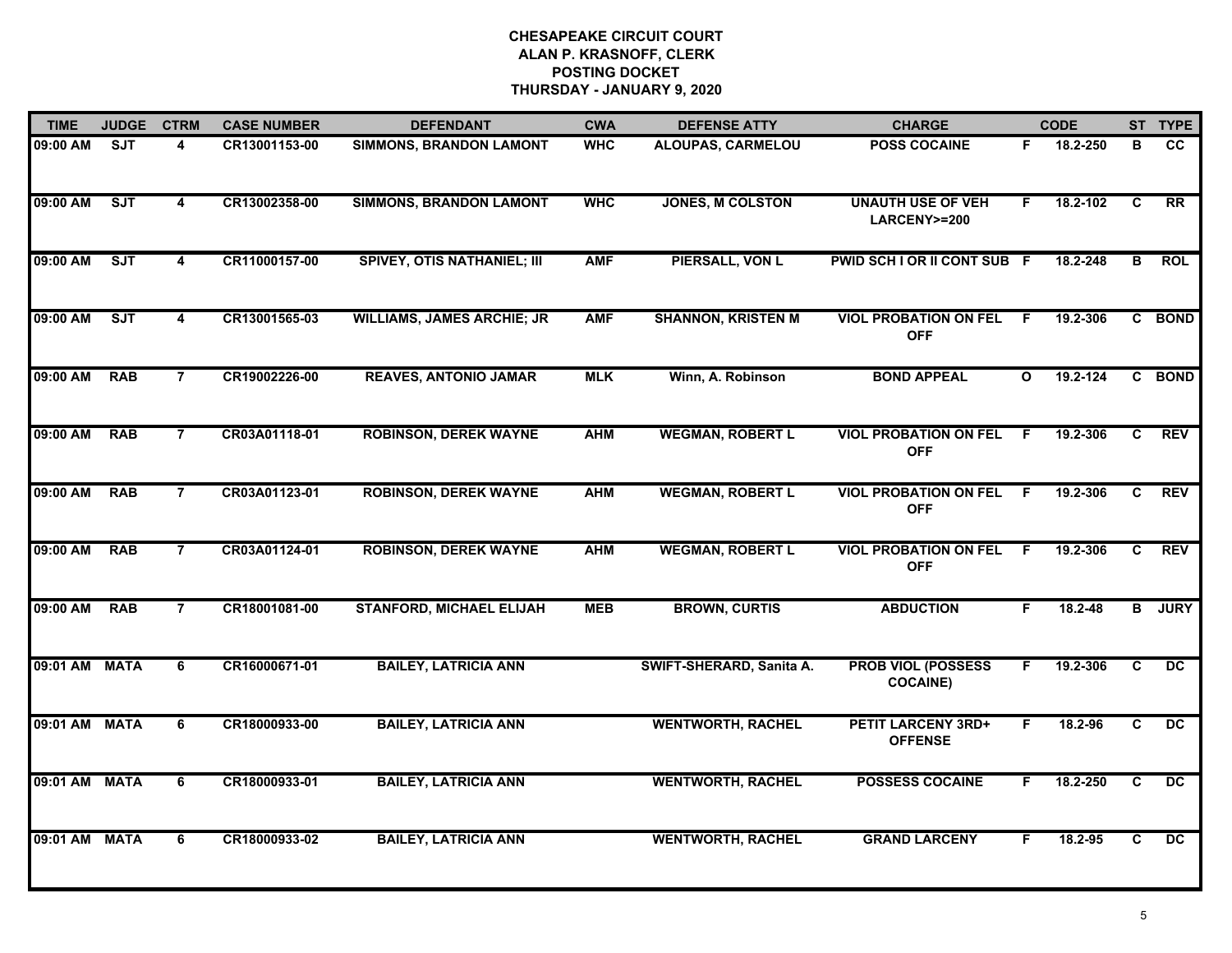| <b>TIME</b>   | <b>JUDGE</b> | <b>CTRM</b> | <b>CASE NUMBER</b> | <b>DEFENDANT</b>                 | <b>CWA</b> | <b>DEFENSE ATTY</b>         | <b>CHARGE</b>                                 |    | <b>CODE</b> |                | ST TYPE         |
|---------------|--------------|-------------|--------------------|----------------------------------|------------|-----------------------------|-----------------------------------------------|----|-------------|----------------|-----------------|
| 09:01 AM MATA |              | 6           | CR16001822-06      | <b>BAKER, CRYSTAL ESTELLE</b>    |            | ALOUPAS, CARMELOU           | <b>PROB VIOL P LARCENY 3RD F</b>              |    | 19.2-306    | C.             | <b>DC</b>       |
| 09:01 AM MATA |              | 6           | CR16001822-07      | <b>BAKER, CRYSTAL ESTELLE</b>    |            | <b>ALOUPAS, CARMELOU</b>    | <b>PROB VIOL POSSESS</b><br><b>FENTANYL</b>   | F  | 19.2-306    | C              | DC              |
| 09:01 AM MATA |              | 6           | CR16001822-08      | <b>BAKER, CRYSTAL ESTELLE</b>    |            | <b>ALOUPAS, CARMELOU</b>    | <b>PROB VIOL POSS</b><br><b>PARAPHERNALIA</b> | М  | 19.2-306    | $\overline{c}$ | $\overline{DC}$ |
| 09:01 AM MATA |              | 6           | CR18001152-02      | <b>BAKER, CRYSTAL ESTELLE</b>    |            | <b>ALOUPAS, CARMELOU</b>    | <b>PROB VIOL POSSESS</b><br><b>FENTANYL</b>   | F. | 19.2-306    | C              | <b>DC</b>       |
| 09:01 AM MATA |              | 6           | CR18001152-03      | <b>BAKER, CRYSTAL ESTELLE</b>    |            | <b>ALOUPAS, CARMELOU</b>    | <b>PROB VIOL POSSESS</b><br><b>COCAINE</b>    | F. | 19.2-306    | C              | <b>DC</b>       |
| 09:01 AM MATA |              | 6           | CR18001368-00      | <b>CLARK, DAVID ASHBERRY; JR</b> |            | <b>BARLOW, JASON</b>        | <b>PETIT LARCENY: 3RD+</b><br><b>OFFENSE</b>  | F. | 18.2-96     | C              | <b>DC</b>       |
| 09:01 AM MATA |              | 6           | CR16000546-02      | <b>COMFORT, ADRIENNE RENEE</b>   |            | Spencer, Jo Anne            | VIO PROB (POSS COCAINE) F                     |    | 19.2-306    | C              | $\overline{DC}$ |
| 09:01 AM MATA |              | 6           | CR17002122-00      | <b>CONOVER, CHASE ALLEN</b>      |            | <b>BARLOW, JASON A</b>      | <b>POSSESS</b><br><b>METHAMPHETAMINE</b>      | F  | 18.2-250    | B              | <b>RE</b>       |
| 09:01 AM MATA |              | 6           | CR17002122-00      | <b>CONOVER, CHASE ALLEN</b>      |            | <b>BARLOW, JASON A</b>      | <b>POSSESS</b><br><b>METHAMPHETAMINE</b>      | F  | 18.2-250    | в              | <b>DC</b>       |
| 09:01 AM MATA |              | 6           | CR11001356-02      | <b>CUETO, GINGER MARIE</b>       |            | <b>BLACK, HUGH E; III</b>   | <b>VIOL PROBATION ON FEL</b><br><b>OFF</b>    | E  | 19.2-306    | C              | <b>DC</b>       |
| 09:01 AM MATA |              | 6           | CR11001759-02      | <b>CUETO, GINGER MARIE</b>       |            | <b>BLACK, HUGH E; III</b>   | <b>VIOL PROBATION ON FEL</b><br><b>OFF</b>    | -F | 19.2-306    | C              | <b>DC</b>       |
| 09:01 AM MATA |              | 6           | CR16000708-06      | <b>DOWNER, CAYTLIN ELIZABETH</b> |            | <b>SINGLETON, KENNETH L</b> | <b>VIOL PROBATION ON FEL</b><br><b>OFF</b>    | -F | 19.2-306    | C              | $\overline{DC}$ |
| 09:01 AM MATA |              | 6           | CR05A01085-01      | <b>DUNNING, MORGAN JAY</b>       |            | <b>OXENHAM, CARA P</b>      | <b>VIOL PROBATION ON FEL</b><br><b>OFF</b>    | -F | 19.2-306    | C              | $\overline{DC}$ |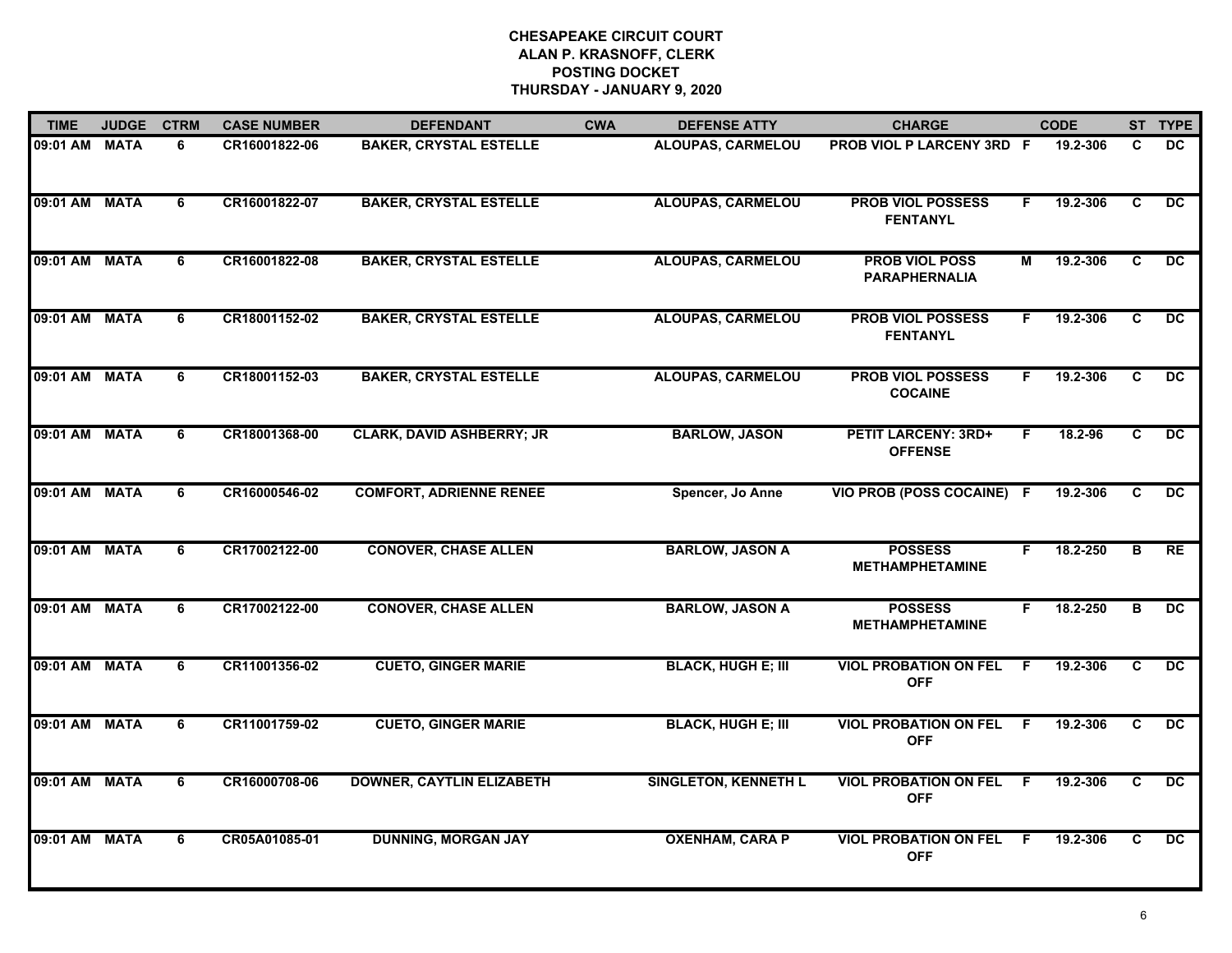| <b>TIME</b>   | <b>JUDGE</b> | <b>CTRM</b>    | <b>CASE NUMBER</b> | <b>DEFENDANT</b>               | <b>CWA</b> | <b>DEFENSE ATTY</b>     | <b>CHARGE</b>                                |    | <b>CODE</b> |                | ST TYPE         |
|---------------|--------------|----------------|--------------------|--------------------------------|------------|-------------------------|----------------------------------------------|----|-------------|----------------|-----------------|
| 09:01 AM      | <b>MATA</b>  | 6              | CR08001765-01      | <b>DUNNING, MORGAN JAY</b>     |            | <b>OXENHAM, CARA P</b>  | <b>VIOL PROBATION ON FEL</b><br><b>OFF</b>   | F. | 19.2-306    | C              | <b>DC</b>       |
| 09:01 AM MATA |              | 6              | CR11001680-01      | <b>DUNNING, MORGAN JAY</b>     |            | <b>OXENHAM, CARA P</b>  | <b>VIOL PROBATION ON FEL F</b><br><b>OFF</b> |    | 19.2-306    | C              | DC              |
| 09:01 AM      | <b>MATA</b>  | $\overline{6}$ | CR14001882-02      | <b>GAMBRELL, FLOYD DEE</b>     |            | Mason, G. Jeffrey       | VIOL PROB (POSS HEROIN) F                    |    | 19.2-306    | $\overline{c}$ | $\overline{DC}$ |
| 09:01 AM      | <b>MATA</b>  | 6              | CR14001882-03      | <b>GAMBRELL, FLOYD DEE</b>     |            | Mason, G. Jeffrey       | <b>VIOL PROB (HABITUAL OFF- F</b><br>PRIOR)  |    | 19.2-306    | C              | <b>DC</b>       |
| 09:01 AM      | <b>MATA</b>  | 6              | CR13002311-03      | <b>GRANT, JAMES ARNOLD; JR</b> |            | <b>SWEENEY, B COLIN</b> | <b>VIOL PROBATION ON FEL</b><br><b>OFF</b>   | F  | 19.2-306    | C              | DC              |
| 09:01 AM MATA |              | 6              | CR14000600-01      | <b>GRANT, JAMES ARNOLD; JR</b> |            | <b>MELTON, JAMES</b>    | <b>VIOL PROBATION ON FEL</b><br><b>OFF</b>   | -F | 19.2-306    | C.             | DC              |
| 09:01 AM      | <b>MATA</b>  | 6              | CR17000057-03      | <b>HAMIL, RAVEN NICOLE</b>     |            | <b>BOUCHARD, JULIAN</b> | <b>PROB VIOL POSSESS</b><br><b>HEROIN</b>    | F. | 19.2-306    | $\overline{c}$ | $\overline{DC}$ |
| 09:01 AM MATA |              | 6              | CR18001153-03      | <b>HAMIL, RAVEN NICOLE</b>     |            | <b>BOUCHARD, JULIAN</b> | <b>PROB VIOL POSSESS</b><br><b>HEROIN</b>    | F. | 19.2-306    | C.             | $\overline{DC}$ |
| 09:01 AM      | <b>MATA</b>  | 6              | CR18001153-04      | <b>HAMIL, RAVEN NICOLE</b>     |            | <b>BOUCHARD, JULIAN</b> | <b>PROB VIOL POSSESS</b><br><b>COCAINE</b>   | F. | 19.2-306    | C.             | DC              |
| 09:01 AM      | <b>MATA</b>  | 6              | CR17000042-07      | <b>HAMMEREN, CLAUDIA ANNE</b>  |            | <b>SWEENEY, B COLIN</b> | <b>PROB VIOL (POSSESS</b><br><b>HEROIN)</b>  | F  | 19.2-306    | C              | <b>DC</b>       |
| 09:01 AM      | <b>MATA</b>  | 6              | CR17000042-08      | <b>HAMMEREN, CLAUDIA ANNE</b>  |            | <b>SWEENEY, B COLIN</b> | <b>PROB VIOL (POSSESS</b><br><b>HEROIN)</b>  | F. | 19.2-306    | C              | DC              |
| 09:01 AM      | <b>MATA</b>  | 6              | CR17000042-10      | <b>HAMMEREN, CLAUDIA ANNE</b>  |            | <b>SWEENEY, B COLIN</b> | <b>GD BEH VIOL(POSS CONTR M</b><br>PARAPH)   |    | 19.2-306    | C              | $\overline{DC}$ |
| 09:01 AM MATA |              | 6              | CR17000042-12      | <b>HAMMEREN, CLAUDIA ANNE</b>  |            | <b>SWEENEY, B COLIN</b> | <b>GD BEH VIOL(POSS CONTR M</b><br>PARAPH)   |    | 19.2-306    | C.             | DC              |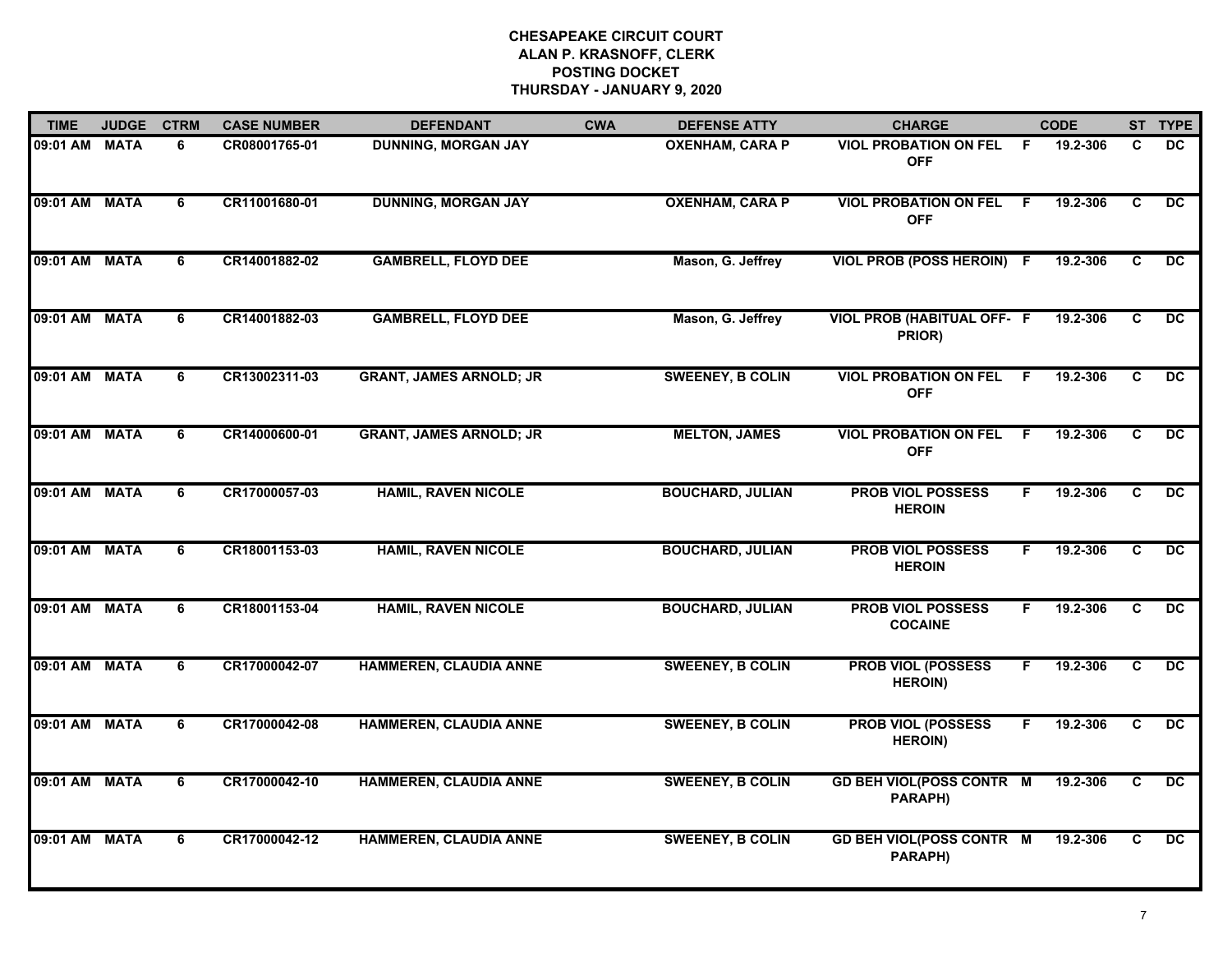| <b>TIME</b>   | <b>JUDGE</b> | <b>CTRM</b>    | <b>CASE NUMBER</b> | <b>DEFENDANT</b>               | <b>CWA</b> | <b>DEFENSE ATTY</b>           | <b>CHARGE</b>                                     |                | <b>CODE</b>     |                | ST TYPE         |
|---------------|--------------|----------------|--------------------|--------------------------------|------------|-------------------------------|---------------------------------------------------|----------------|-----------------|----------------|-----------------|
| 09:01 AM      | <b>MATA</b>  | 6              | CR17000042-13      | HAMMEREN, CLAUDIA ANNE         |            | <b>SWEENEY, B COLIN</b>       | <b>GOOD BEHAV VIOL (DUI: 1ST M</b><br>OFF)        |                | 19.2-306        | C              | DC.             |
| 09:01 AM MATA |              | 6              | CR17000042-14      | <b>HAMMEREN, CLAUDIA ANNE</b>  |            | <b>SWEENEY, B COLIN</b>       | <b>GD BEH VIOL(DRIV ON</b><br><b>REV'D LIC)</b>   | $\overline{M}$ | 19.2-306        | $\overline{c}$ | DC              |
| 09:01 AM MATA |              | 6              | CR18000716-00      | <b>HAMMEREN, CLAUDIA ANNE</b>  |            | <b>HOGAN, DANIEL</b>          | <b>GRAND LARCENY</b>                              | F.             | 18.2-95         | C              | DC              |
| 09:01 AM MATA |              | 6              | CR18000716-01      | HAMMEREN, CLAUDIA ANNE         |            | <b>MUSSONI, ERIK</b>          | <b>STOLEN PROPERTY</b>                            |                | F 18.2-108.01 C |                | DC.             |
| 09:01 AM      | <b>MATA</b>  | 6              | CR18000716-02      | <b>HAMMEREN, CLAUDIA ANNE</b>  |            | <b>MUSSONI, ERIK</b>          | <b>OBTAIN MONEY</b><br><b>FALSELY/INT FRAUD</b>   | М              | 18.2-178        | C              | DC              |
| 09:01 AM MATA |              | 6              | CR18000935-00      | <b>JAMES, HEATHER MARIE</b>    |            | <b>WOOTEN, MATTHEW C</b>      | <b>POSSESS HEROIN</b>                             | F.             | 18.2-250        | C              | DC              |
| 09:01 AM MATA |              | 6              | CR17000976-00      | <b>KARNES, LOREN ALBERTSON</b> |            | <b>HOLDER, WILLIAM JOSHUA</b> | <b>POSSESS FENTANYL</b>                           | F.             | 18.2-250        | в              | DC.             |
| 09:01 AM      | <b>MATA</b>  | $\overline{6}$ | CR17000976-01      | <b>KARNES, LOREN ALBERTSON</b> |            | <b>HOLDER, WILLIAM JOSHUA</b> | <b>POSSESS PARPHERNALIA</b>                       | $\overline{M}$ | 54.1-3466       | $\overline{B}$ | $\overline{DC}$ |
| 09:01 AM      | <b>MATA</b>  | 6              | CR17000976-02      | <b>KARNES, LOREN ALBERTSON</b> |            | <b>HOLDER, WILLIAM JOSHUA</b> | <b>POSSESS MARIJUANA</b>                          | М              | 18.2-250.1      | B              | <b>DC</b>       |
| 09:01 AM      | <b>MATA</b>  | 6              | CR17001340-00      | <b>KARNES, LOREN ALBERTSON</b> |            | <b>FLANDERS, JOSHUA B</b>     | <b>CONSPIRE TO COMMIT</b><br><b>LARCENY</b>       | F.             | $18.2 - 23$     | C              | DC.             |
| 09:01 AM MATA |              | 6              | CR17001340-01      | <b>KARNES, LOREN ALBERTSON</b> |            | <b>FLANDERS, JOSHUA B</b>     | <b>GRAND LARCENY</b>                              | F.             | 18.2-95         | C              | DC.             |
| 09:01 AM MATA |              | 6              | CR17001340-02      | <b>KARNES, LOREN ALBERTSON</b> |            | <b>FLANDERS, JOSHUA B</b>     | <b>LARCENY W/INTENT TO</b><br><b>SELL</b>         |                | F 18.2-108.01 C |                | $\overline{DC}$ |
| 09:01 AM      | <b>MATA</b>  | $\overline{6}$ | CR17001340-03      | <b>KARNES, LOREN ALBERTSON</b> |            | <b>FLANDERS, JOSHUA B</b>     | <b>OBTAIN MONEY BY FALSE F</b><br><b>PRETENSE</b> |                | 18.2-178        | $\overline{c}$ | DC              |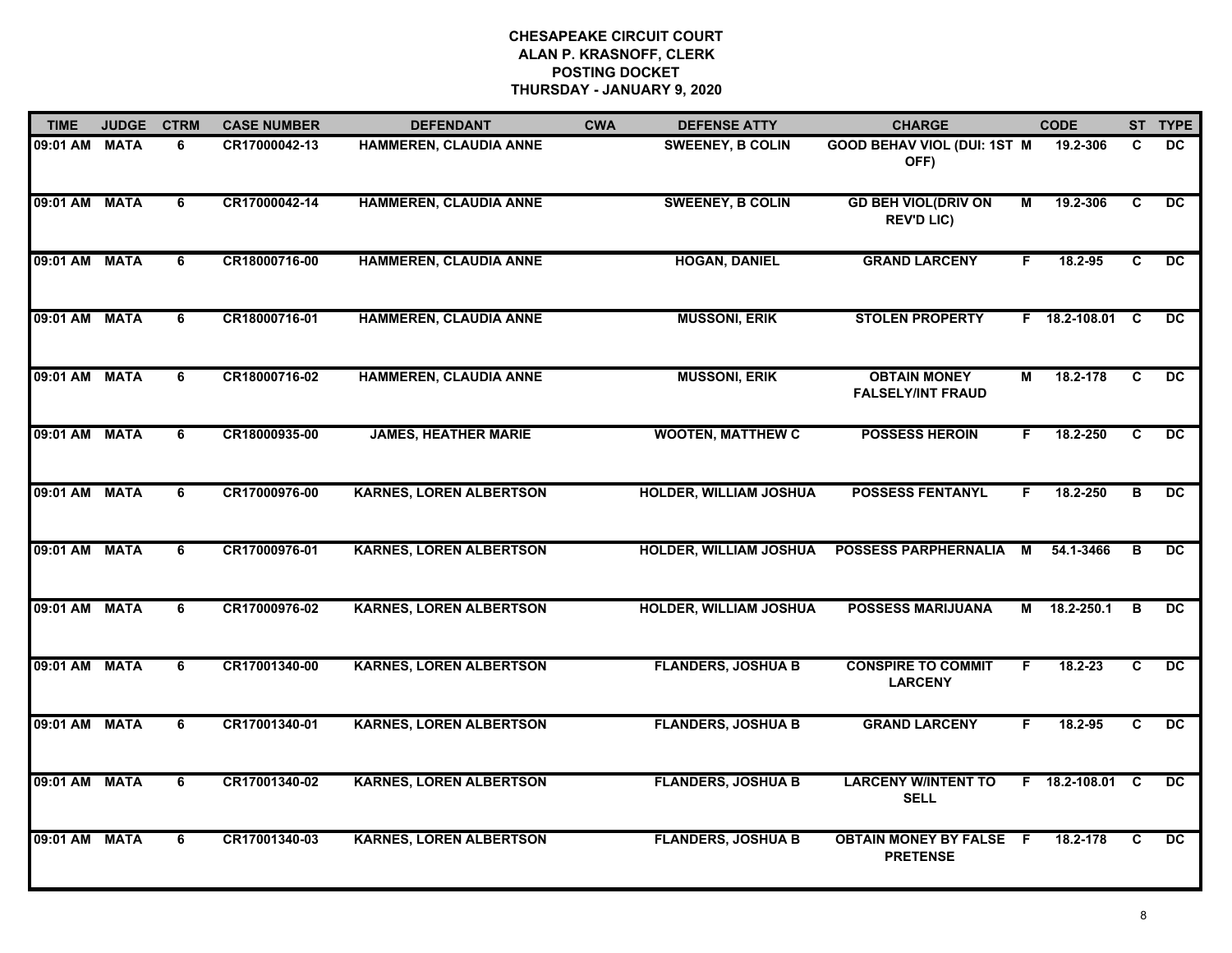| <b>TIME</b>   | <b>JUDGE</b> | <b>CTRM</b>    | <b>CASE NUMBER</b> | <b>DEFENDANT</b>                         | <b>CWA</b> | <b>DEFENSE ATTY</b>       | <b>CHARGE</b>                                   |     | <b>CODE</b> |                | ST TYPE         |
|---------------|--------------|----------------|--------------------|------------------------------------------|------------|---------------------------|-------------------------------------------------|-----|-------------|----------------|-----------------|
| 09:01 AM      | <b>MATA</b>  | 6              | CR17001340-05      | KARNES, LOREN ALBERTSON                  |            | <b>FLANDERS, JOSHUA B</b> | <b>GRAND LARCENY</b>                            | F.  | 18.2-95     | C              | DC              |
| 09:01 AM MATA |              | 6              | CR10000091-03      | <b>KLEMSTINE, NATHAN ROBERT</b>          |            | <b>SPENCER, JOANNE</b>    | <b>VIOL PROBATION ON FEL</b><br><b>OFF</b>      | - F | 19.2-306    | C              | DC.             |
| 09:01 AM      | <b>MATA</b>  | 6              | CR15001732-00      | <b>KLEMSTINE, NATHAN ROBERT</b>          |            | <b>SPENCER, JO ANNE</b>   | <b>ELUDE</b>                                    | F   | 46.2-817    | $\overline{c}$ | $\overline{DC}$ |
| 09:01 AM      | <b>MATA</b>  | 6              | CR06A01886-01      | LITTLE, JEDEDIAH WILLIAM                 |            | <b>SHANNON, KRISTEN M</b> | <b>PROB VIOL(POSS</b><br><b>BURGLARS TOOLS)</b> | F.  | 19.2-306    | C              | <b>DC</b>       |
| 09:01 AM MATA |              | 6              | CR06A01887-01      | LITTLE, JEDEDIAH WILLIAM                 |            | <b>SHANNON, KRISTEN M</b> | <b>PROB VIOL</b><br>(CONCEALMENT)               | F.  | 19.2-306    | C              | DC              |
| 09:01 AM MATA |              | 6              | CR12001284-05      | LITTLE, JEDEDIAH WILLIAM                 |            | <b>SHANNON, KRISTEN M</b> | <b>PROB VIOL (GRAND</b><br><b>LARCENY)</b>      | F.  | 19.2-306    | C              | DC              |
| 09:01 AM MATA |              | $\overline{6}$ | CR12001284-06      | LITTLE, JEDEDIAH WILLIAM                 |            | <b>SHANNON, KRISTEN M</b> | <b>PROB VIOL (TRESPASS)</b>                     | М   | 19.2-306    | C              | DC              |
| 09:01 AM      | <b>MATA</b>  | 6              | CR12001284-07      | LITTLE, JEDEDIAH WILLIAM                 |            | <b>SHANNON, KRISTEN M</b> | <b>PROB VIOL (GRAND</b><br><b>LARCENY)</b>      | F.  | 19.2-306    | C              | $\overline{DC}$ |
| 09:01 AM      | <b>MATA</b>  | 6              | CR11001989-08      | <b>MILLS, JAMES DAVID</b>                |            | SWIFT-SHERARD, Sanita A.  | <b>PROB VIOL (POSSESS</b><br><b>COCAINE)</b>    | F.  | 19.2-306    | C              | <b>DC</b>       |
| 09:01 AM      | <b>MATA</b>  | 6              | CR17002232-06      | <b>MILLS, LOGAN SHAWN</b>                |            | <b>SHANNON, KRISTEN M</b> | <b>PROB VIOL GRAND</b><br><b>LARCENY</b>        | F.  | 19.2-306    | C              | <b>DC</b>       |
| 09:01 AM MATA |              | 6              | CR17002232-07      | <b>MILLS, LOGAN SHAWN</b>                |            | <b>SHANNON, KRISTEN M</b> | PROB VIOL OBT MNY FLS<br><b>PRTNS</b>           | M   | 19.2-306    | C              | $\overline{DC}$ |
| 09:01 AM      | <b>MATA</b>  | 6              | CR12001883-01      | PITTS-WORRELL, PATIENCE<br><b>PATRIC</b> |            | <b>DUNN, JASON A</b>      | <b>VIOL PROBATION ON FEL</b><br><b>OFF</b>      | F.  | 19.2-306    | C              | $\overline{DC}$ |
| 09:01 AM      | <b>MATA</b>  | 6              | CR12003172-01      | PITTS-WORRELL, PATIENCE<br><b>PATRIC</b> |            | <b>DUNN, JASON A</b>      | <b>VIOL PROBATION ON FEL</b><br><b>OFF</b>      | F.  | 19.2-306    | C              | DC              |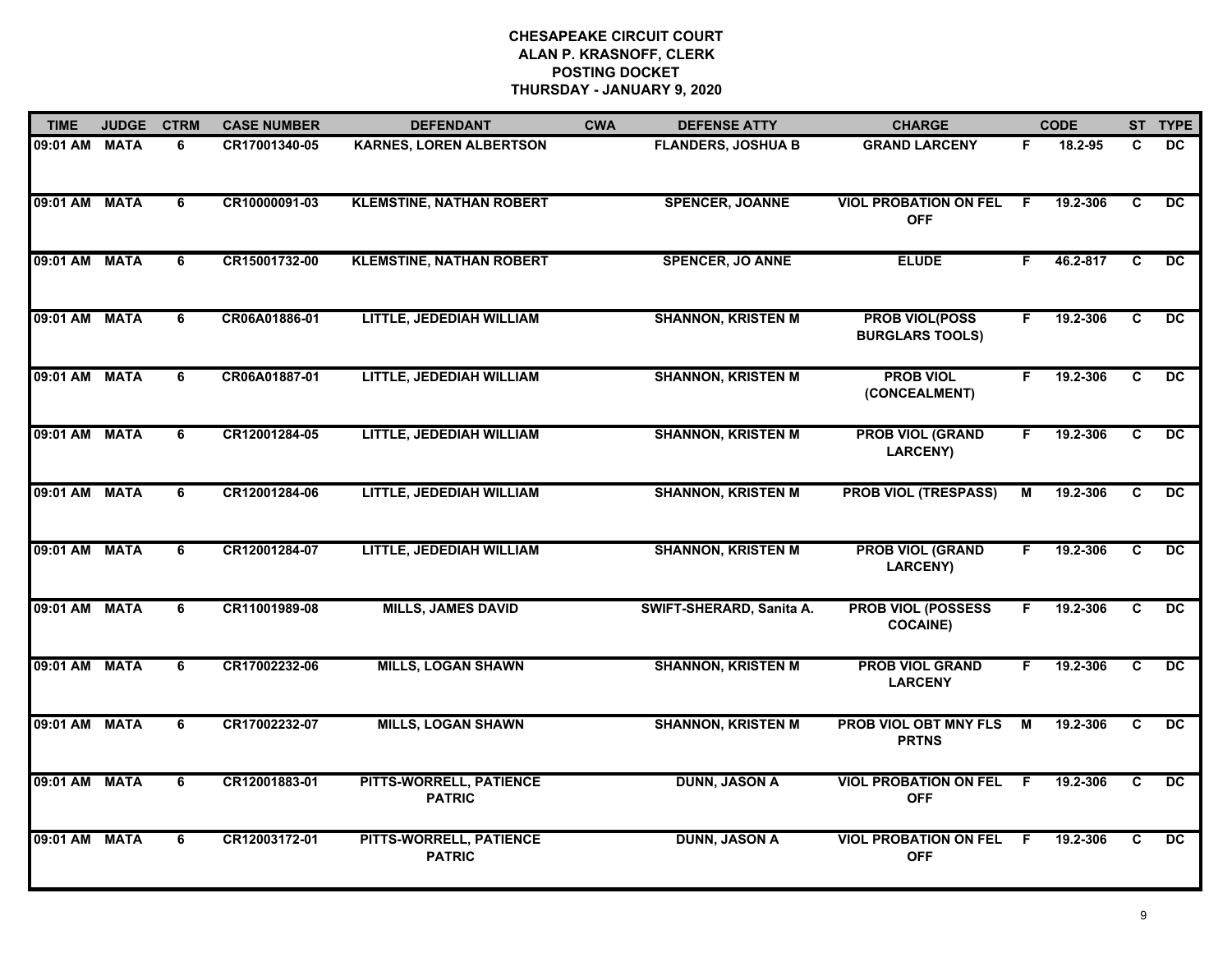| <b>TIME</b>   | <b>JUDGE</b> | <b>CTRM</b>    | <b>CASE NUMBER</b> | <b>DEFENDANT</b>                 | <b>CWA</b> | <b>DEFENSE ATTY</b>          | <b>CHARGE</b>                               |     | <b>CODE</b> |                         | ST TYPE         |
|---------------|--------------|----------------|--------------------|----------------------------------|------------|------------------------------|---------------------------------------------|-----|-------------|-------------------------|-----------------|
| 09:01 AM MATA |              | 6              | CR09001221-02      | PODRUCHNY, BETH ANN              |            | ALOUPAS, CARMELOU            | <b>PROB VIOL FORGERY</b>                    | F   | 19.2-306    | C                       | $\overline{DC}$ |
| 09:01 AM MATA |              | 6              | CR12001648-03      | <b>REED, JONATHAN PATRICK</b>    |            | <b>JELICH, JOHN</b>          | <b>PROB VIOL (PETIT LARC.- F</b><br>3RD)    |     | 19.2-306    | $\overline{\mathbf{c}}$ | $\overline{DC}$ |
| 09:01 AM MATA |              | 6              | CR12001766-03      | <b>REED, JONATHAN PATRICK</b>    |            | <b>JELICH, JOHN</b>          | <b>PROB VIOL (PETIT LARC.-</b><br>3RD)      | - F | 19.2-306    | $\overline{c}$          | $\overline{DC}$ |
| 09:01 AM MATA |              | 6              | CR15000085-02      | <b>REED, JONATHAN PATRICK</b>    |            | <b>JELICH, JOHN</b>          | <b>PROB VIOL (POSSESS</b><br><b>HEROIN)</b> | F   | 19.2-306    | C                       | <b>DC</b>       |
| 09:01 AM MATA |              | 6              | CR08001825-01      | <b>ROSS, CALVIN LIONEL</b>       |            | <b>TAYLOR, MATTHEW T; SR</b> | <b>PROB VIOL (GRAND</b><br>LARCENY)         | F.  | 19.2-306    | C                       | DC.             |
| 09:01 AM MATA |              | 6              | CR17001150-01      | <b>SHELTON, JOSHUA REED</b>      |            | <b>OXENHAM, CARA P</b>       | <b>VIOL PROBATION OF MISD</b><br><b>OFF</b> | м   | 19.2-306    | C                       | $\overline{DC}$ |
| 09:01 AM MATA |              | 6              | CR18002096-00      | <b>SHELTON, JOSHUA REED</b>      |            | <b>FORSTIE, AARON</b>        | <b>POSSESS COCAINE</b>                      | F   | 18.2-250    | C                       | $\overline{DC}$ |
| 09:01 AM MATA |              | $\overline{6}$ | CR16000711-03      | <b>STEPHENS, WHITNEY MELISSA</b> |            | Buyrn, William E.            | <b>PROB VIOL (PETIT</b><br>LARCENY: 3RD)    | F.  | 19.2-306    | $\overline{c}$          | $\overline{DC}$ |
| 09:01 AM MATA |              | 6              | CR16000711-04      | <b>STEPHENS, WHITNEY MELISSA</b> |            | Buyrn, William E.            | <b>PROB VIOL (POSSESS</b><br><b>HEROIN)</b> | F.  | 19.2-306    | C                       | <b>DC</b>       |
| 09:01 AM MATA |              | 6              | CR16001178-07      | <b>STEPHENS, WHITNEY MELISSA</b> |            | Buyrn, William E.            | PROB VIOL (CREDIT CARD F<br>THEFT)          |     | 19.2-306    | C                       | <b>DC</b>       |
| 09:01 AM MATA |              | 6              | CR16001178-08      | <b>STEPHENS, WHITNEY MELISSA</b> |            | Buyrn, William E.            | <b>PROB VIOL(PETIT LARC-</b><br>3RD+ OFF)   | F   | 19.2-306    | C                       | $\overline{DC}$ |
| 09:01 AM MATA |              | 6              | CR17001129-00      | <b>TEW, CYNTHIA RAE</b>          |            | <b>SACKS, ANDREW</b>         | <b>POSSESS HEROIN</b>                       | F   | 18.2-250    | в                       | $\overline{DC}$ |
| 09:01 AM MATA |              | 6              | CR17001129-01      | TEW, CYNTHIA RAE                 |            | <b>SACKS, ANDREW</b>         | <b>PETIT LARCENY</b>                        | М   | 18.2-96     | в                       | $\overline{DC}$ |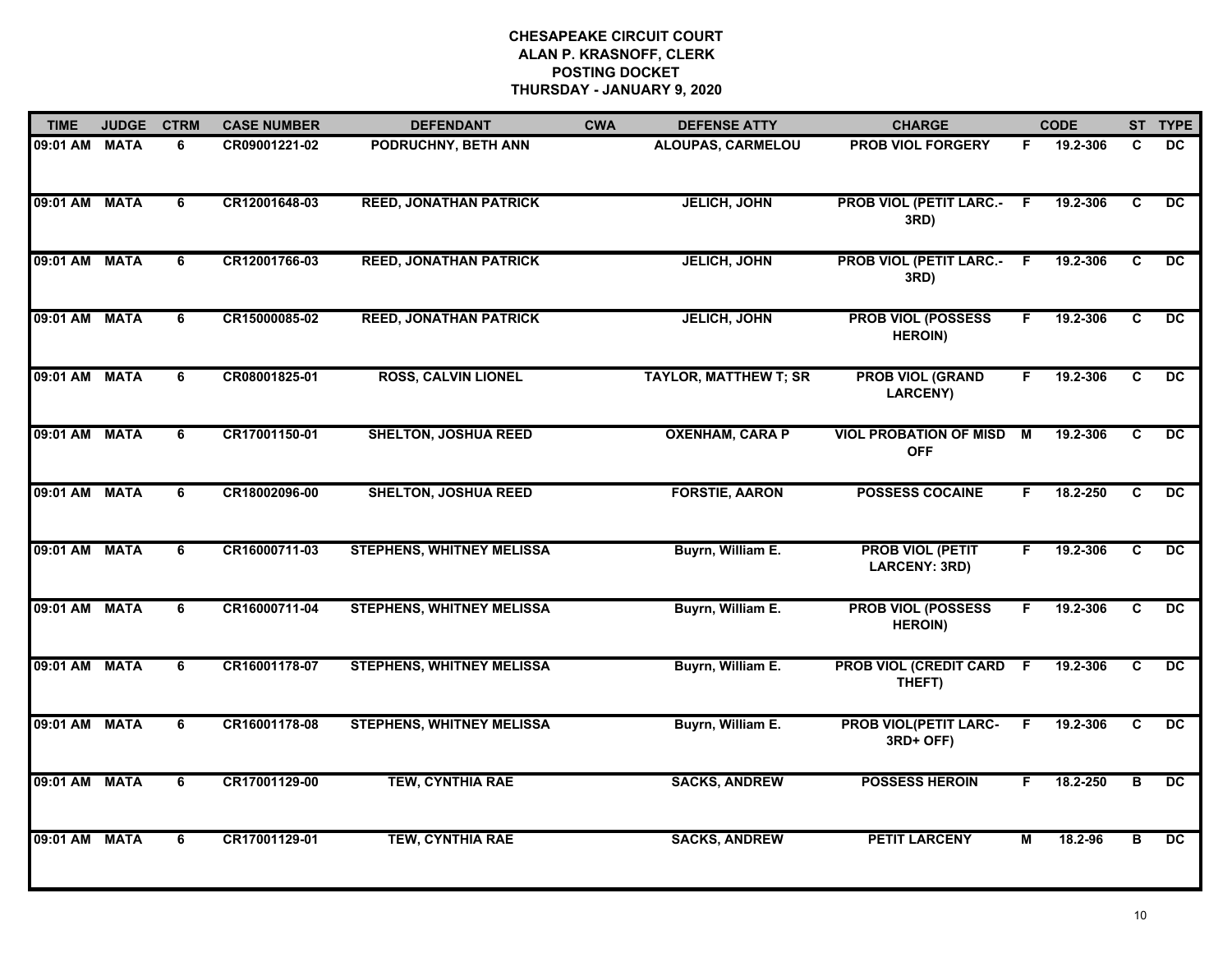| <b>TIME</b>   | <b>JUDGE</b> | <b>CTRM</b>    | <b>CASE NUMBER</b> | <b>DEFENDANT</b>                  | <b>CWA</b> | <b>DEFENSE ATTY</b>      | <b>CHARGE</b>                                 |     | <b>CODE</b> |                | ST TYPE         |
|---------------|--------------|----------------|--------------------|-----------------------------------|------------|--------------------------|-----------------------------------------------|-----|-------------|----------------|-----------------|
| 09:01 AM      | <b>MATA</b>  | 6              | CR17001129-02      | <b>TEW, CYNTHIA RAE</b>           |            | <b>SACKS, ANDREW</b>     | <b>POSSESS FENTANYL</b>                       | F.  | 18.2-250    | C.             | DC.             |
| 09:01 AM MATA |              | 6              | CR08002968-02      | <b>TOLSON, CHRISTOPHER ROBERT</b> |            | <b>PASS, STEPHANIE P</b> | <b>VIOL PROBATION ON FEL F</b><br><b>OFF</b>  |     | 19.2-306    | C              | $\overline{DC}$ |
| 09:01 AM      | <b>MATA</b>  | $\overline{6}$ | CR09003527-01      | <b>TOLSON, CHRISTOPHER ROBERT</b> |            |                          | <b>VIOL PROBATION ON FEL</b><br><b>OFF</b>    | - F | 19.2-306    | $\overline{c}$ | DC              |
| 09:01 AM MATA |              | 6              | CR09003528-01      | <b>TOLSON, CHRISTOPHER ROBERT</b> |            | <b>PASS, STEPHANIE P</b> | <b>VIOL PROBATION ON FEL</b><br><b>OFF</b>    | E   | 19.2-306    | C.             | <b>DC</b>       |
| 09:01 AM MATA |              | 6              | CR09003529-01      | <b>TOLSON, CHRISTOPHER ROBERT</b> |            | <b>PASS, STEPHANIE P</b> | <b>VIOL PROBATION ON FEL</b><br><b>OFF</b>    | - F | 19.2-306    | C.             | DC.             |
| 09:01 AM MATA |              | 6              | CR09003530-01      | <b>TOLSON, CHRISTOPHER ROBERT</b> |            | <b>PASS, STEPHANIE P</b> | <b>VIOL PROBATION ON FEL F</b><br><b>OFF</b>  |     | 19.2-306    | C.             | DC              |
| 09:01 AM MATA |              | 6              | CR09003531-01      | <b>TOLSON, CHRISTOPHER ROBERT</b> |            | <b>PASS, STEPHANIE P</b> | <b>VIOL PROBATION ON FEL F</b><br><b>OFF</b>  |     | 19.2-306    | C              | DC              |
| 09:01 AM      | <b>MATA</b>  | $\overline{6}$ | CR09003532-01      | <b>TOLSON, CHRISTOPHER ROBERT</b> |            | <b>PASS, STEPHANIE P</b> | <b>VIOL PROBATION OF MISD M</b><br><b>OFF</b> |     | 19.2-306    | $\overline{c}$ | $\overline{DC}$ |
| 09:01 AM      | <b>MATA</b>  | 6              | CR09003753-01      | <b>TOLSON, CHRISTOPHER ROBERT</b> |            | <b>PASS, STEPHANIE P</b> | <b>VIOL PROBATION ON FEL</b><br><b>OFF</b>    | E   | 19.2-306    | C              | <b>DC</b>       |
| 09:01 AM MATA |              | 6              | CR10000142-02      | <b>TOLSON, CHRISTOPHER ROBERT</b> |            | <b>PASS, STEPHANIE P</b> | <b>VIOL PROBATION ON FEL</b><br><b>OFF</b>    | F.  | 19.2-306    | C.             | DC.             |
| 09:01 AM      | <b>MATA</b>  | 6              | CR10000142-03      | <b>TOLSON, CHRISTOPHER ROBERT</b> |            | <b>PASS, STEPHANIE P</b> | <b>VIOL PROBATION ON FEL</b><br><b>OFF</b>    | F   | 19.2-306    | C              | DC              |
| 09:01 AM      | <b>MATA</b>  | 6              | CR17000279-00      | <b>TOLSON, CHRISTOPHER ROBERT</b> |            | Winn, A. Robinson        | <b>LARCENY, 3RD+OFF</b>                       | F.  | 18.2-104    | C              | DC              |
| 09:01 AM      | <b>MATA</b>  | 6              | CR17000279-01      | <b>TOLSON, CHRISTOPHER ROBERT</b> |            | Winn, A. Robinson        | <b>LARCENY, 3RD+ OFF</b>                      | F   | 18.2-104    | C.             | $\overline{DC}$ |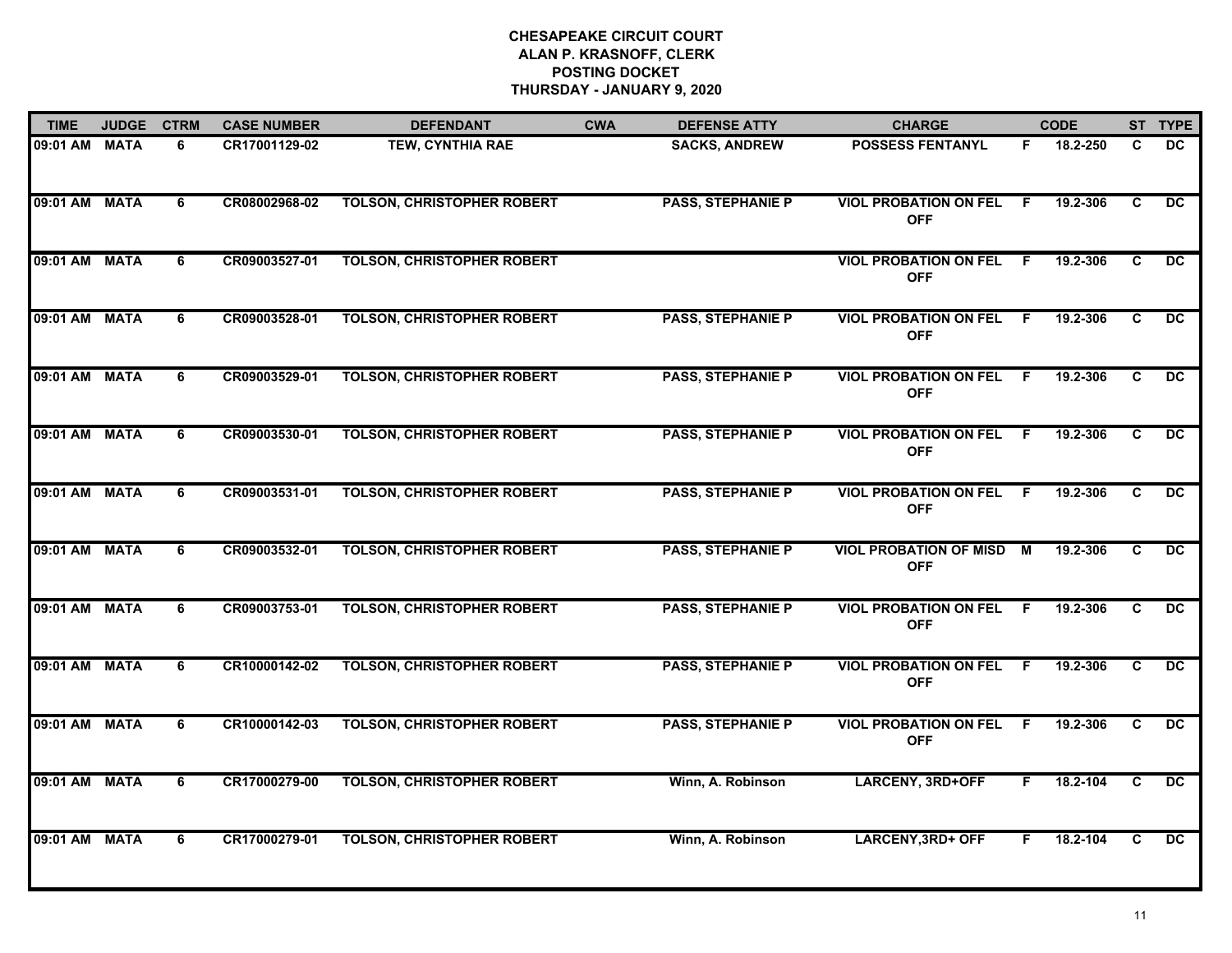| <b>TIME</b>   | <b>JUDGE</b> | <b>CTRM</b>    | <b>CASE NUMBER</b> | <b>DEFENDANT</b>                  | <b>CWA</b> | <b>DEFENSE ATTY</b>        | <b>CHARGE</b>                                       |    | <b>CODE</b> |                         | ST TYPE         |
|---------------|--------------|----------------|--------------------|-----------------------------------|------------|----------------------------|-----------------------------------------------------|----|-------------|-------------------------|-----------------|
| 09:01 AM      | <b>MATA</b>  | 6              | CR17000279-02      | <b>TOLSON, CHRISTOPHER ROBERT</b> |            | Winn, A. Robinson          | <b>GRAND LARCENY</b>                                | F. | 18.2-95     | C                       | DC.             |
| 09:01 AM      | <b>MATA</b>  | $\overline{6}$ | CR13001353-03      | <b>WILLIAMS, EMMA LOUISE</b>      |            | Mason, G. Jeffrey          | <b>VIOL PROBATION ON FEL</b><br><b>OFF</b>          | -F | 19.2-306    | $\overline{\mathsf{B}}$ | $\overline{DC}$ |
| 09:01 AM      | <b>MATA</b>  | 6              | CR13001353-04      | <b>WILLIAMS, EMMA LOUISE</b>      |            | Mason, G. Jeffrey          | <b>VIOL GOOD BEHAV ON MISD M</b><br><b>OFF</b>      |    | 19.2-306    | $\overline{\mathsf{B}}$ | $\overline{DC}$ |
| 09:01 AM      | <b>MATA</b>  | 6              | CR02A03980-02      | <b>WILSON, LEON ANTHONY</b>       |            | Buyrn, Richard L.          | <b>PROB VIOL GRAND</b><br><b>LARCENY</b>            | F. | 19.2-306    | C                       | DC.             |
| 09:01 AM      | <b>MATA</b>  | 6              | CR02A03981-02      | <b>WILSON, LEON ANTHONY</b>       |            | Buyrn, Richard L.          | <b>PROB VIOL GRAND</b><br><b>LARCENY</b>            | F. | 19.2-306    | C                       | <b>DC</b>       |
| 09:01 AM MATA |              | 6              | CR13000025-04      | <b>WYMAN, JASON ANDREW</b>        |            | <b>PLOTT, STEPHEN</b>      | <b>PROB VIOL (POSSESS</b><br><b>HEROIN)</b>         | F. | 19.2-306    | C                       | DC              |
| 09:30 AM      | <b>RDS</b>   | $\overline{2}$ | CR17000895-10      | <b>ANDERSON, REBECCA LYNN</b>     |            |                            | VIOL GOOD BEHAV ON FEL F<br><b>OFF</b>              |    | 19.2-306    |                         | <b>ADAT</b>     |
| 09:30 AM      | <b>RDS</b>   | $\overline{2}$ | CR17000895-11      | <b>ANDERSON, REBECCA LYNN</b>     |            |                            | VIOL GOOD BEHAV ON FEL F<br><b>OFF</b>              |    | 19.2-306    |                         | <b>ADAT</b>     |
| 09:30 AM      | <b>RDS</b>   | $\overline{2}$ | CR17000895-12      | <b>ANDERSON, REBECCA LYNN</b>     |            |                            | VIOL GOOD BEHAV ON FEL F<br><b>OFF</b>              |    | 19.2-306    |                         | <b>ADAT</b>     |
| 09:30 AM      | <b>RDS</b>   | $\overline{2}$ | CR17000446-02      | <b>CARLTON, LAKISA LUCINDA</b>    |            |                            | <b>VIOL GOOD BEHAV ON MISD M</b><br><b>OFF</b>      |    | 19.2-306    |                         | <b>ADAT</b>     |
| 09:30 AM      | <b>RDS</b>   | $\mathbf{2}$   | CR19001519-00      | <b>ENNELS, KRISTIN JENE</b>       | <b>BEC</b> | <b>WENTWORTH, RACHEL E</b> | <b>OTHER FORGERY/UTTERING F</b>                     |    | 18.2-172    | F.                      | <b>TBS</b>      |
| 09:30 AM      | <b>RDS</b>   | $\overline{2}$ | CR19001519-01      | <b>ENNELS, KRISTIN JENE</b>       | <b>BEC</b> | <b>WENTWORTH, RACHEL E</b> | OTHER FORGERY, EMPLOY F<br><b>AS TRUE</b>           |    | 18.2-172    | F.                      | <b>TBS</b>      |
| 09:30 AM      | <b>RDS</b>   | $\overline{2}$ | CR19001519-02      | <b>ENNELS, KRISTIN JENE</b>       | <b>BEC</b> | <b>WENTWORTH, RACHEL E</b> | <b>OBTAIN MONEY FALSE</b><br><b>PRET &gt;=\$500</b> | F. | 18.2-178    | F.                      | <b>TBS</b>      |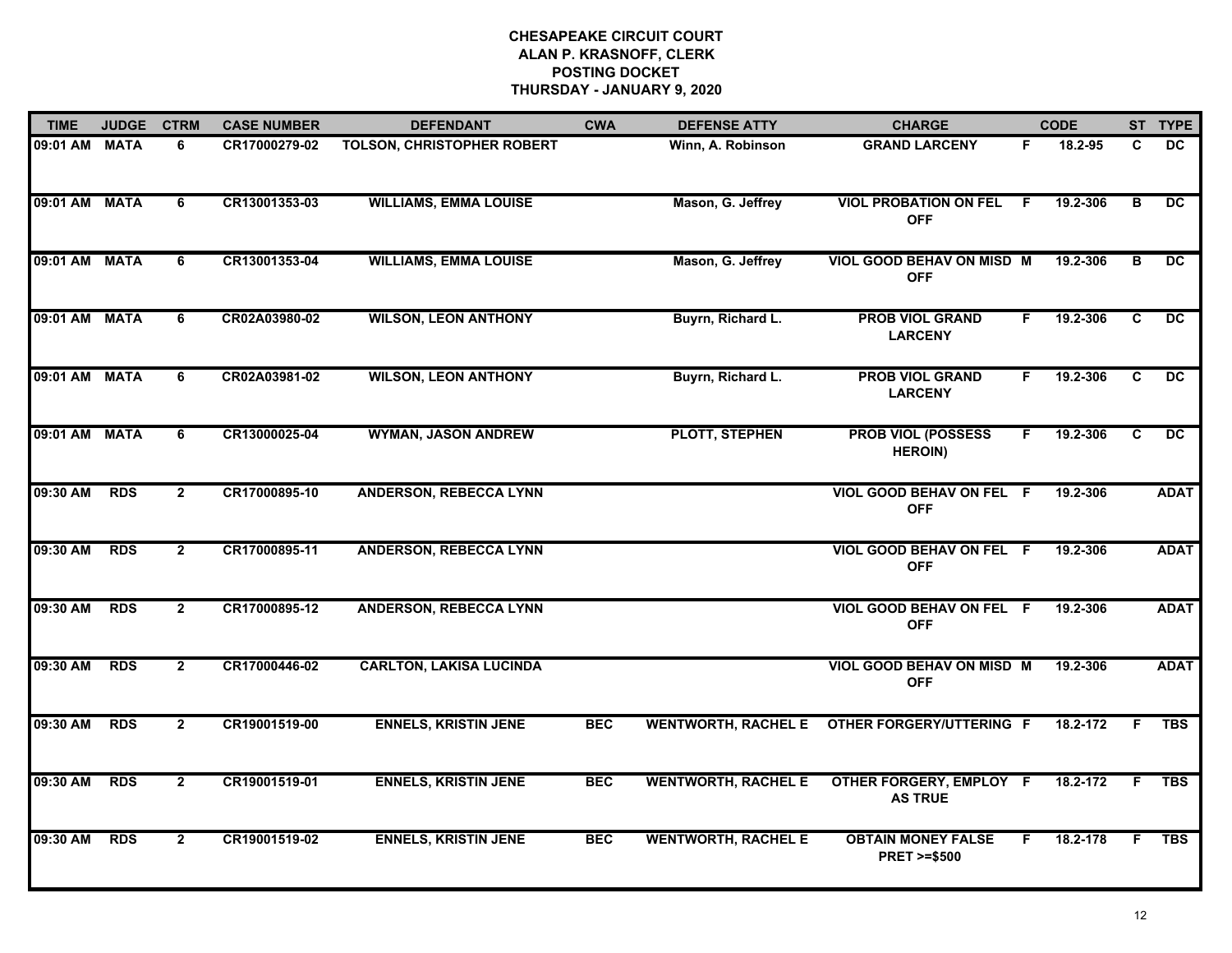| <b>TIME</b> | <b>JUDGE</b> | <b>CTRM</b>    | <b>CASE NUMBER</b> | <b>DEFENDANT</b>                 | <b>CWA</b> | <b>DEFENSE ATTY</b>        | <b>CHARGE</b>                                       |    | <b>CODE</b>      |              | ST TYPE     |
|-------------|--------------|----------------|--------------------|----------------------------------|------------|----------------------------|-----------------------------------------------------|----|------------------|--------------|-------------|
| 09:30 AM    | <b>RDS</b>   | $\mathbf{2}$   | CR19001519-03      | <b>ENNELS, KRISTIN JENE</b>      | <b>BEC</b> | <b>WENTWORTH, RACHEL E</b> | <b>OBTAIN MONEY FALSE</b><br><b>PRET &gt;=\$500</b> | F. | 18.2-178         | F.           | <b>TBS</b>  |
| 09:30 AM    | <b>RDS</b>   | $\mathbf{2}$   | CR19001519-04      | <b>ENNELS, KRISTIN JENE</b>      | <b>BEC</b> | <b>WENTWORTH, RACHEL E</b> | <b>OTHER FORGERY/UTTERING F</b>                     |    | 18.2-172         | F.           | <b>TBS</b>  |
| 09:30 AM    | <b>RDS</b>   | $\mathbf{2}$   | CR19001519-05      | <b>ENNELS, KRISTIN JENE</b>      | <b>BEC</b> | <b>WENTWORTH, RACHEL E</b> | OTHER FORGERY, EMPLOY F<br><b>AS TRUE</b>           |    | 18.2-172         | F.           | <b>TBS</b>  |
| 09:30 AM    | <b>RDS</b>   | $\mathbf{2}$   | CR19001519-06      | <b>ENNELS, KRISTIN JENE</b>      | <b>BEC</b> |                            | WENTWORTH, RACHEL E OTHER FORGERY/UTTERING F        |    | $18.2 - 172$     | F.           | <b>TBS</b>  |
| 09:30 AM    | <b>RDS</b>   | $\mathbf{2}$   | CR19001519-07      | <b>ENNELS, KRISTIN JENE</b>      | <b>BEC</b> | <b>WENTWORTH, RACHEL E</b> | OTHER FORGERY, EMPLOY F<br><b>AS TRUE</b>           |    | 18.2-172         | F.           | <b>TBS</b>  |
| 09:30 AM    | <b>RDS</b>   | $\mathbf{2}$   | CR19001519-08      | <b>ENNELS, KRISTIN JENE</b>      | <b>BEC</b> | <b>WENTWORTH, RACHEL E</b> | <b>OBTAIN MONEY FALSE</b><br><b>PRET &gt;=\$500</b> | F. | 18.2-178         | F.           | <b>TBS</b>  |
| 09:30 AM    | <b>RDS</b>   | $\mathbf{2}$   | CR19001519-09      | <b>ENNELS, KRISTIN JENE</b>      |            |                            | <b>FAIL TO APPEAR; PLEA</b>                         |    | $M$ 18.2-456 (6) | $\mathbf{C}$ | <b>ADAT</b> |
| 09:30 AM    | <b>RDS</b>   | $\mathbf{2}$   | CR11003069-03      | <b>STEWART, NATHANIES EUGENE</b> |            |                            | <b>VIOL PROBATION ON FEL</b><br><b>OFF</b>          | F. | 19.2-306         |              | <b>ADAT</b> |
| 09:30 AM    | <b>RDS</b>   | $\overline{2}$ | CR11003069-04      | <b>STEWART, NATHANIES EUGENE</b> |            |                            | <b>VIOL PROBATION ON FEL</b><br><b>OFF</b>          | F  | 19.2-306         |              | <b>ADAT</b> |
| 09:30 AM    | <b>RDS</b>   | $\mathbf{2}$   | CR16002227-01      | <b>WILLIAMS, RENEE MICHELLE</b>  |            |                            | <b>DISOBEY JUDGEMENT;</b><br><b>CONTEMPT</b>        | М  | 18.2-456         |              | <b>ADAT</b> |